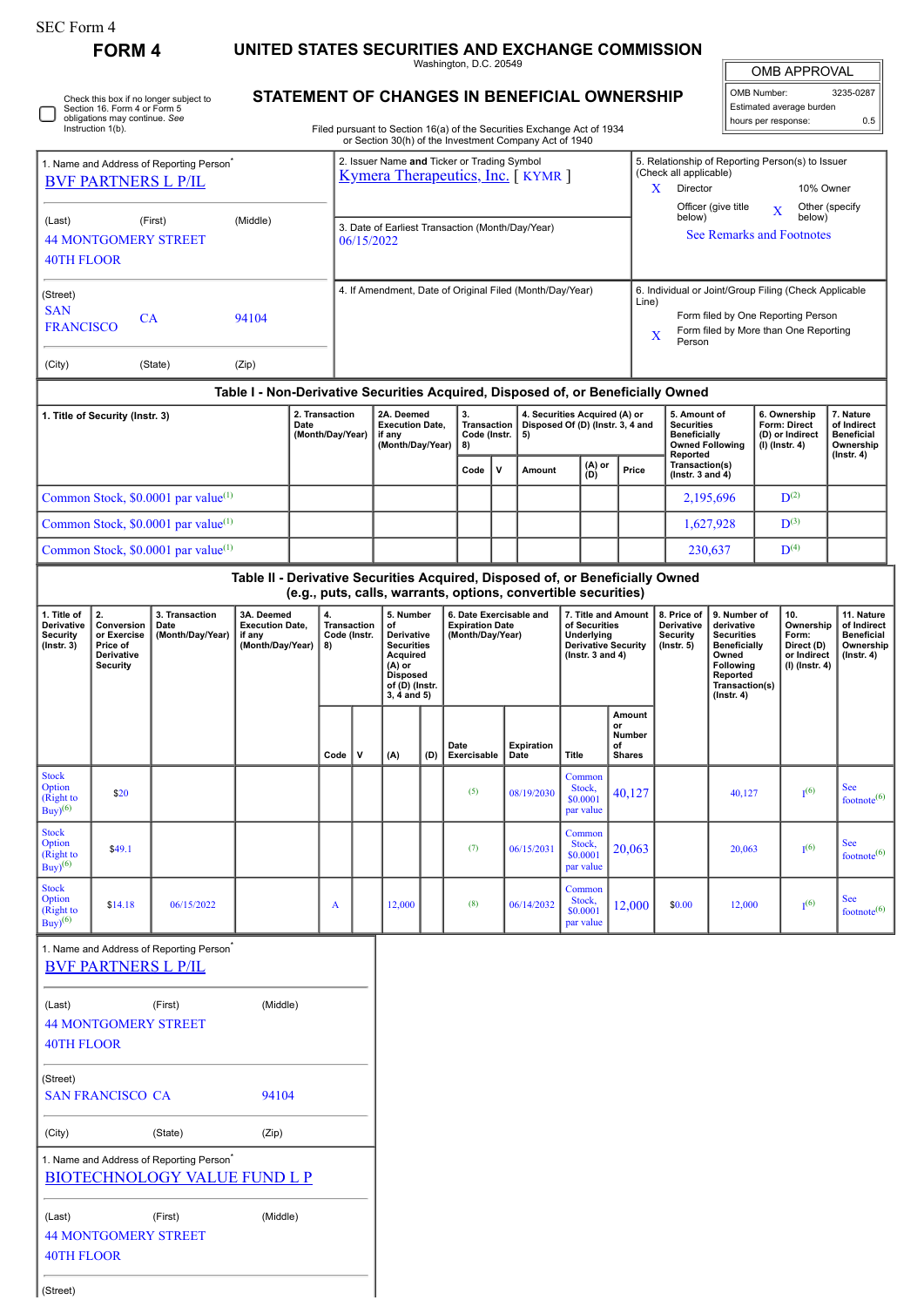| <b>SAN FRANCISCO CA</b>                                                             |                                               | 94104    |
|-------------------------------------------------------------------------------------|-----------------------------------------------|----------|
| (City)                                                                              | (State)                                       | (Zip)    |
| 1. Name and Address of Reporting Person <sup>®</sup><br><b>BVF I GP LLC</b>         |                                               |          |
| (Last)                                                                              | (First)<br>44 MONTGOMERY ST., 40TH FLOOR      | (Middle) |
| (Street)<br><b>SAN FRANCISCO CA</b>                                                 |                                               | 94104    |
| (City)                                                                              | (State)                                       | (Zip)    |
| 1. Name and Address of Reporting Person <sup>*</sup>                                | <b>BIOTECHNOLOGY VALUE FUND II LP</b>         |          |
| (Last)<br><b>44 MONTGOMERY STREET</b><br>40TH FLOOR                                 | (First)                                       | (Middle) |
| (Street)<br><b>SAN FRANCISCO CA</b>                                                 |                                               | 94104    |
| (City)                                                                              | (State)                                       | (Zip)    |
| 1. Name and Address of Reporting Person <sup>®</sup><br><u>BVF II GP LLC</u>        |                                               |          |
| (Last)                                                                              | (First)<br>44 MONTGOMERY ST., 40TH FLOOR      | (Middle) |
| (Street)<br><b>SAN FRANCISCO CA</b>                                                 |                                               | 94104    |
|                                                                                     |                                               |          |
| (City)                                                                              | (State)                                       | (Zip)    |
| 1. Name and Address of Reporting Person <sup>®</sup>                                | <b>Biotechnology Value Trading Fund OS LP</b> |          |
| (Last)<br><b>P.O. BOX 309 UGLAND HOUSE</b>                                          | (First)                                       | (Middle) |
| (Street)<br><b>GRAND</b><br><b>CAYMAN</b>                                           | E9                                            | KY1-1104 |
| (City)                                                                              | (State)                                       | (Zip)    |
| 1. Name and Address of Reporting Person <sup>*</sup><br><b>BVF Partners OS Ltd.</b> |                                               |          |
| (Last)<br>P.O. BOX 309 UGLAND HOUSE                                                 | (First)                                       | (Middle) |
| (Street)<br><b>GRAND</b><br><b>CAYMAN</b>                                           | E9                                            | KY1-1104 |
| (City)                                                                              | (State)                                       | (Zip)    |
| 1. Name and Address of Reporting Person <sup>®</sup><br><b>BVF GP HOLDINGS LLC</b>  |                                               |          |
| (Last)                                                                              | (First)<br>44 MONTGOMERY ST., 40TH FLOOR      | (Middle) |
| (Street)<br><b>SAN FRANCISCO CA</b>                                                 |                                               | 94104    |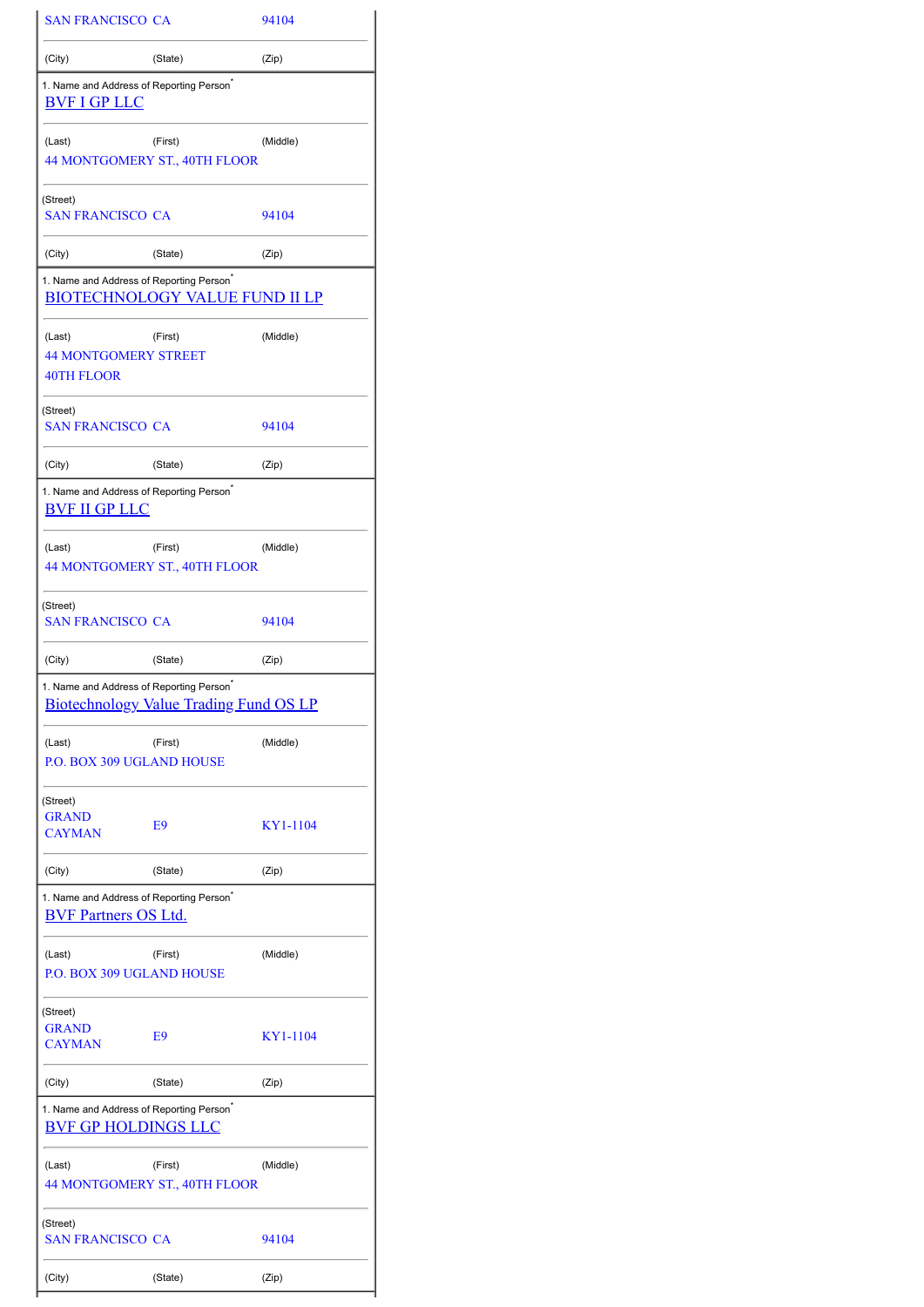| 1. Name and Address of Reporting Person <sup>®</sup><br><b>BVF INC/IL</b> |         |          |
|---------------------------------------------------------------------------|---------|----------|
| (Last)                                                                    | (First) | (Middle) |
| <b>44 MONTGOMERY STREET</b>                                               |         |          |
| 40TH FLOOR                                                                |         |          |
| (Street)                                                                  |         |          |
| <b>SAN FRANCISCO CA</b>                                                   |         | 94104    |
| (City)                                                                    | (State) | (Zip)    |
| 1. Name and Address of Reporting Person <sup>®</sup>                      |         |          |
| <b>LAMPERT MARK N</b>                                                     |         |          |
| (Last)                                                                    | (First) | (Middle) |
| <b>44 MONTGOMERY STREET</b>                                               |         |          |
| <b>40TH FLOOR</b>                                                         |         |          |
|                                                                           |         |          |
| (Street)<br><b>SAN FRANCISCO CA</b>                                       |         | 94104    |

## **Explanation of Responses:**

1. This Form 4 is filed jointly by Biotechnology Value Fund, L.P. ("BVF"), Biotechnology Value Fund II, L.P. ("BVF2"), Biotechnology Value Trading Fund OS LP ("Trading Fund OS"), BVF Partners OS Ltd. ("Partners OS"), BVF I GP LLC ("BVF GP"), BVF II GP LLC ("BVF2 GP"), BVF GP Holdings LLC ("BVF GPH"), BVF Partners L.P. ("Partners"), BVF Inc. and Mark N. Lampert (collectively, the "Reporting<br>Persons"). Each of the Report pecuniary interest therein.

2. Securities owned directly by BVF. As the general partner of BVF, BVF GP may be deemed to beneficially own the securities owned directly by BVF. As the sole member of BVF GP, BVF GPH may be deemed to beneficially own securities owned directly by BVF. As the investment manager of BVF, Partners may be deemed to beneficially own the securities owned directly by BVF. As the investment adviser<br>and general partner securities owned directly by BVF.

3. Securities owned directly by BVF2. As the general partner of BVF2, BVF2 GP may be deemed to beneficially own the securities owned directly by BVF2. As the sole member of BVF2 GP, BVF GPH may be<br>deemed to beneficially ow own the securities owned directly by BVF2.

4. Securities owned directly by Trading Fund OS. As the general partner of Trading Fund OS, Partners OS may be deemed to beneficially own the securities owned directly by Trading Fund OS. As the<br>investment manager of Tradi general partner of Partners, BVF Inc. may be deemed to beneficially own the securities owned directly by Trading Fund OS. As a director and officer of BVF Inc., Mr. Lampert may be deemed to beneficially own the securities owned directly by Trading Fund OS.

5. The shares subject to this option shall vest in thirty-six (36) equal monthly installments over three (3) years commencing on the date of the Registration Statement Effectivenes

6. Partners, BVF Inc. and Mr. Lampert may be deemed to have a pecuniary interest in the securities reported owned herein due to a certain agreement between Partners and Gorjan Hrustanovic, who serves on the Issuer's board of directors and as a member of Partners, pursuant to which Mr. Hrustanovic is obligated to transfer the economic benefit, if any, received upon the sale of the shares issuable upon exercise of the securitie

7. The shares subject to the option have fully vested.

8. The shares underlying this stock option shall vest in full upon the earlier to occur of (i) June 15, 2023 and (ii) the date of the next annual meeting of the Issuer's stockholders.

## **Remarks:**

For purposes of Section 16 of the Securities Exchange Act of 1934, as amended, each of the Reporting Persons may be deemed to be a director by deputization of the Issuer due to a member of Partners, Gorjan Hrustanovic, serving on the Board of Directors of the Issuer, and his agreement to transfer the economic benefit, if any, received upon the sale of the shares issuable upon exercise of the securities reported owned herein to Partners.

> BVF Partners L.P., By: BVF Inc., its general partner, By: /s/ 06/17/2022 Mark N. Lampert, President Biotechnology Value Fund, L.P., By: BVF I GP LLC, its general partner, By: /s/ Mark N. 06/17/2022 Lampert, Chief Executive **Officer** BVF I GP LLC, By: /s/ Mark N. Lampert, Chief Executive **Officer** 06/17/2022 Biotechnology Value Fund II, L.P., By: BVF II GP LLC, its general partner, By: /s/ Mark N. 06/17/2022 Lampert, Chief Executive **Officer** BVF II GP LLC, By: /s/ Mark N. Lampert, Chief Executive **Officer** 06/17/2022 BVF Partners OS Ltd., By: BVF Partners L.P., its sole member, By: BVF Inc., its general partner, By: /s/ Mark N. Lampert, President 06/17/2022 Biotechnology Value Trading Fund OS LP, By: BVF Partners L.P., its investment manager, BVF Inc., its general partner, By: /s/ Mark N. Lampert, President 06/17/2022